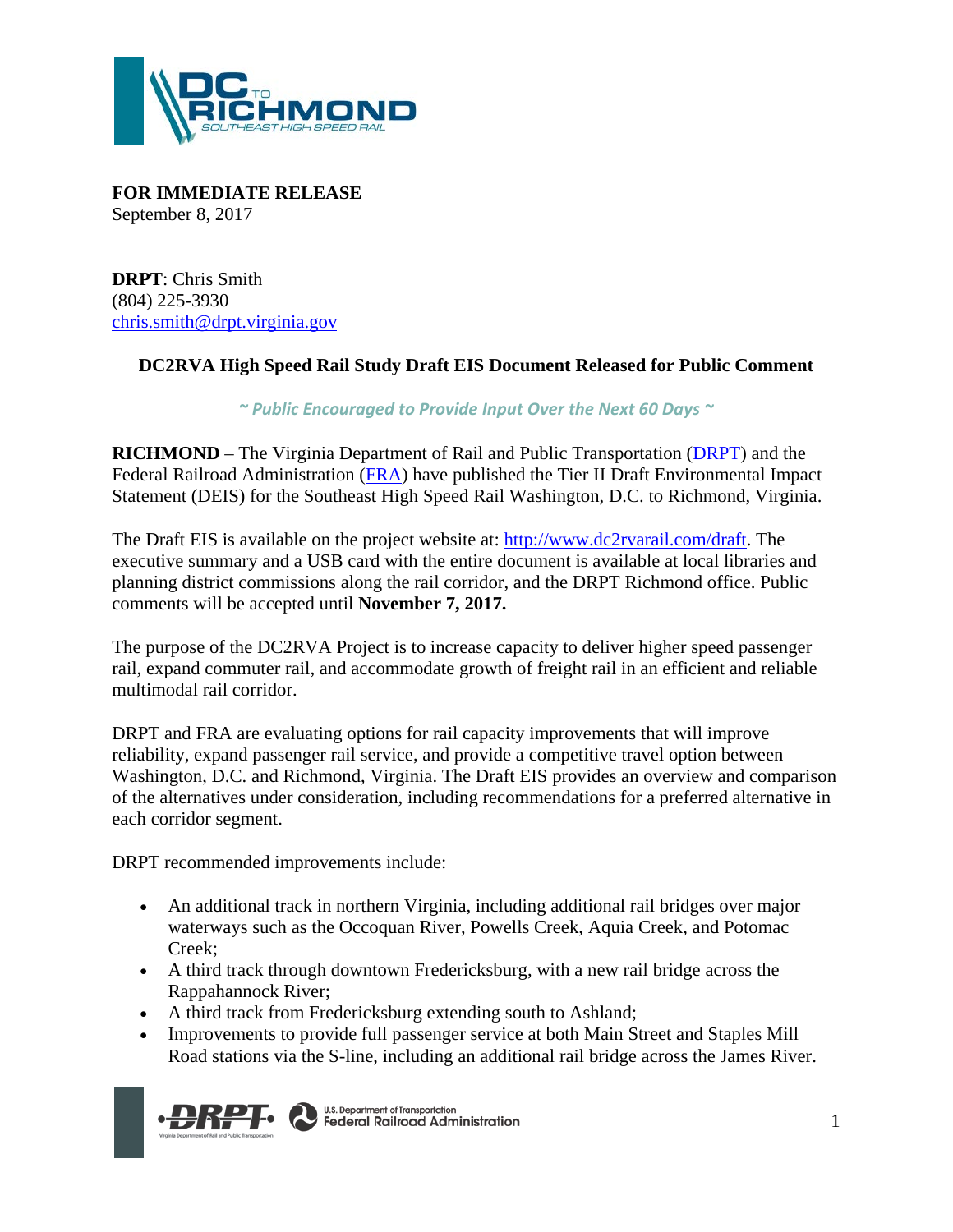

At this time, the [Town of Ashland/Hanover County Area Community Advisory Committee](http://www.dc2rvarail.com/about/ashland-alternatives/ashland-cac/) is working toward consensus on a recommendation for inclusion in the Final EIS. The Draft EIS has not identified a preferred alternative for the Ashland area.

There are several options for providing public comments:

- Anyone wishing to speak may sign up at the hearing. Verbal comments are limited to three minutes per person, and groups are requested to provide comments through one spokesperson whenever possible.
- Provide written public comments at a public hearing.
- Provide written comments at any time during the public comment period using the online comment form at<http://dc2rvarail.com/contact-us/> or send via email to [info@DC2RVArail.com.](mailto:info@DC2RVArail.com)
- Provide verbal comments privately to the court reporter at a public hearing, or by calling the toll-free hotline: 888-832-0900.
- Mail written comments at any time during the public comment period to: Emily Stock, Manager of Rail Planning, DRPT, 600 E. Main St, Suite 2102, Richmond, VA 23219.

Public hearings are being planned for the 60-day comment period. Exact times and locations are to be determined. Public hearings are expected to be held on weekday evenings in mid-October in Northern Virginia area, the Fredericksburg area, the Ashland area, and Richmond area. These hearings will offer an opportunity to discuss the Project with the team and provide verbal and/or written comments for the record. For information on the public hearing schedule, please visit the Project website in the coming days.

## **Additional information**:

Hearing locations are accessible to persons with disabilities. DRPT strives to provide reasonable accommodations and services for persons who require assistance to participate. For special assistance, call the Title VI Compliance Officer at (804)786‐6794 or TDD 711 at least 72 hours prior to the public hearing.

More information on the DC2RVA Tier II EIS project for members of the press is available on the website at: [http://dc2rvarail.com/newsroom/media-kit/.](http://dc2rvarail.com/newsroom/media-kit/)

###

## **About the Virginia Department of Rail and Public Transportation**

DRPT's mission is to improve the mobility of people and goods while expanding transportation choices in the Commonwealth through rail, public transportation, and commuter services. DRPT is committed to ensuring that no person is excluded from participation in or denied the benefits of its services on the basis of race, color, or national origin as protected by Title VI of the Civil



**U.S. Department of Transportation<br>Federal Railroad Administration**